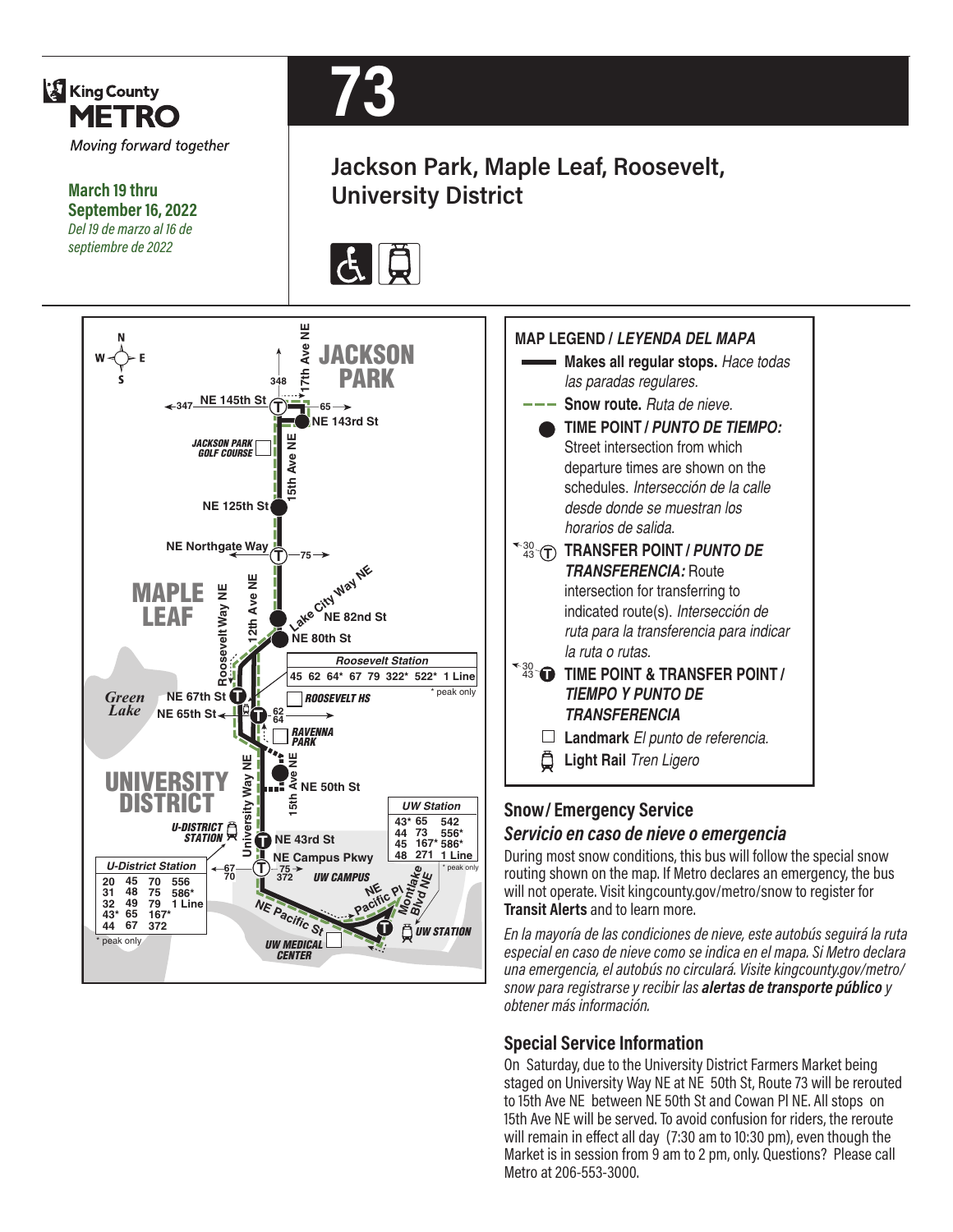# Route 73 Monday thru Friday to University District

*Servicio de lunes a viernes a Distrito Universitario*

| <b>Jackson</b><br>Park                      |                        | Northgate Maple Leaf Roosevelt |                      |                                        | <b>University</b><br><b>District</b>    |  |
|---------------------------------------------|------------------------|--------------------------------|----------------------|----------------------------------------|-----------------------------------------|--|
| NE <sub>143rd</sub> St<br>&                 | 15th Ave NE<br>&       | 15th Ave NE<br>&               | Roosevelt<br>Station | U-District<br><b>Station</b>           | <b>NE Pacific</b><br><b>PI &amp; NE</b> |  |
| 17th Ave NE                                 | NE <sub>125th</sub> St | NE 82nd St                     | Bay 5                | Bay 4                                  | Pacific St                              |  |
| Stop #98780                                 | Stop #38910            | Stop #39070                    | Stop #16440          | Stop #9134                             | Stop #29242                             |  |
| 5:30<br>6:00                                | 5:33<br>6:04           | 5:39<br>6:11                   | 5:43<br>6:15         | $5:51+$<br>$6:23+$                     | 5:58 <sup>‡</sup><br>6:31 <sup>‡</sup>  |  |
| 6:30                                        | 6:34                   | 6:42                           | 6:46                 | 6:54#                                  | 7:02‡                                   |  |
| 7:00<br>7:15                                | 7:04<br>7:19           | 7:12<br>7:27                   | 7:17<br>7:32         | $7:25+$<br>7:41‡                       | 7:33 <sup>‡</sup><br>7:49 <sup>‡</sup>  |  |
| 7:30                                        | 7:34                   | 7:42                           | 7:47                 | 7:56 <sup>‡</sup>                      | $8:04\pm$                               |  |
| 7:45<br>8:00                                | 7:49<br>8:04           | 7:57<br>8:12                   | 8:02<br>8:17         | 8:11#<br>8:26#                         | 8:20#<br>8:35#                          |  |
| 8:15                                        | 8:19                   | 8:27                           | 8:32                 | $8:41\pm$                              | 8:50#                                   |  |
| 8:30<br>8:45                                | 8:34<br>8:49           | 8:42<br>8:57                   | 8:47<br>9:02         | 8:56 <sup>‡</sup><br>9:11              | $9:05\ddagger$<br>9:20‡                 |  |
| 9:00                                        | 9:04                   | 9:12                           | 9:17                 | $9:26+$                                | $9:35+$                                 |  |
| 9:15<br>9:30                                | 9:19<br>9:34           | 9:27<br>9:42                   | 9:31<br>9:46         | 9:40 <sup>‡</sup><br>$9:55^{\ddagger}$ | $9:49^+$<br>10:04‡                      |  |
| 9:45                                        | 9:49                   | 9:57                           | 10:01                | 10:10‡                                 | 10:19‡                                  |  |
| 10:15<br>10:45                              | 10:19<br>10:49         | 10:27<br>10:57                 | 10:31<br>11:01       | 10:40‡<br>$11:10+$                     | 10:49‡<br>11:19‡                        |  |
| 11:15                                       | 11:19                  | 11:27                          | 11:31                | 11:40‡                                 | 11:49‡                                  |  |
| 11:45<br>12:15                              | 11:49<br>12:19         | 11:57<br>12:27                 | 12:01<br>12:31       | 12:10‡<br>12:40‡                       | 12:19‡<br>12:49‡                        |  |
| 12:45                                       | 12:49                  | 12:57                          | 1:01                 | 1:10‡                                  | 1:19 <sup>‡</sup>                       |  |
| 1:15<br>1:45                                | 1:19<br>1:49           | 1:27<br>1:57                   | 1:31<br>2:01         | 1:40‡<br>2:10‡                         | 1:49‡<br>2:19‡                          |  |
| 2:15                                        | 2:19                   | 2:27                           | 2:31                 | 2:40‡                                  | 2:49‡                                   |  |
| 2:45<br>3:00                                | 2:49<br>3:04           | 2:57<br>3:12                   | 3:01<br>3:16         | 3:10‡<br>3:25‡                         | 3:19#<br>3:34‡                          |  |
| 3:15<br>3:30                                | 3:19<br>3:34           | 3:27<br>3:42                   | 3:31<br>3:46         | 3:40‡<br>$3:55\ddagger$                | 3:49‡<br>4:04 <sup>‡</sup>              |  |
| 3:45                                        | 3:49                   | 3:57                           | 4:01                 | 4:10‡                                  | 4:19 <sup>‡</sup>                       |  |
| 4:00<br>4:15                                | 4:04<br>4:19           | 4:12<br>4:27                   | 4:16<br>4:31         | 4:25‡<br>4:40‡                         | 4:35‡<br>4:50‡                          |  |
| 4:30                                        | 4:34                   | 4:42                           | 4:46                 | 4:55‡                                  | 5:05‡                                   |  |
| 4:45<br>5:00                                | 4:49<br>5:04           | 4:57<br>5:12                   | 5:01<br>5:16         | 5:10‡<br>5:25‡                         | 5:20‡<br>5:35#                          |  |
| 5:15<br>5:30                                | 5:19<br>5:34           | 5:27<br>5:42                   | 5:31                 | 5:40‡                                  | 5:50‡                                   |  |
| 5:45                                        | 5:49                   | 5:57                           | 5:46<br>6:01         | 5:55‡<br>6:10‡                         | 6:05#<br>6:20#                          |  |
| 6:15                                        | 6:19                   | 6:27                           | 6:31                 | 6:40‡                                  | 6:49#                                   |  |
| 6:45<br>7:15                                | 6:49<br>7:19           | 6:56<br>7:26                   | 7:00<br>7:30         | 7:08‡<br>7:38‡                         | 7:17‡<br>7:47‡                          |  |
| 7:45<br>8:15                                | 7:49<br>8:19           | 7:56<br>8:26                   | 8:00<br>8:30         | 8:08‡<br>8:38‡                         | 8:16‡<br>8:46‡                          |  |
| 8:45                                        | 8:49                   | 8:56                           | 9:00                 | 9:08‡                                  | 9:16‡                                   |  |
| 9:15<br>9:45                                | 9:19<br>9:49           | 9:26<br>9:55                   | 9:30<br>9:59         | 9:38‡<br>10:07‡                        | 9:46‡<br>10:14‡                         |  |
| <b>Bold PM time</b><br>ŧ<br>Estimated time. |                        |                                |                      |                                        |                                         |  |

# Route 73 Monday thru Friday to Roosevelt, Jackson Park

*Servicio de lunes a viernes a Roosevelt, Jackson Park*

|                      |                      |                      | <b>Roosevelt</b>     | <b>Northgate</b>         | <b>Jackson</b><br>Park |  |
|----------------------|----------------------|----------------------|----------------------|--------------------------|------------------------|--|
| <b>UW Station</b>    | U-District           | Roosevelt            | 15th Ave NE          | 15th Ave NE              | NE <sub>143rd</sub> St |  |
| Bay 3                | Station              | Station              | &                    | &                        | &                      |  |
|                      | Bay 5                | Bay 3                | NE 80th St           | NE <sub>125th</sub> St   | 17th Ave NE            |  |
| Stop #25240          | Stop #9582           | Stop #23561          | Stop #39080          | Stop #39260              | Stop #98780            |  |
| 6:00<br>6:30<br>7:00 | 6:06<br>6:36<br>7:06 | 6:12<br>6:42<br>7:13 | 6:17<br>6:47<br>7:18 | $6:25$<br>$6:55$<br>7:26 | $6:31$<br>7:01<br>7:32 |  |
| 7:30                 | 7:36                 | 7:43                 | 7:48                 | 7:56                     | 8:02                   |  |
| 7:45                 | 7:51                 | 7:58                 | 8:03                 | 8:11                     | 8:17                   |  |
| 8:00                 | 8:06                 | 8:13                 | 8:18                 | 8:26                     | 8:32                   |  |
| 8:15                 | 8:21                 | 8:28                 | 8:33                 | 8:41                     | 8:47                   |  |
| 8:30                 | 8:37                 | 8:44                 | 8:49                 | 8:57                     | 9:03                   |  |
| 8:45                 | 8:52                 | 8:59                 | 9:04                 | 9:13                     | 9:19                   |  |
| 9:00                 | 9:07                 | 9:14                 | 9:19                 | 9:28                     | 9:34                   |  |
| 9:15                 | 9:22                 | 9:29                 | 9:34                 | 9:43                     | 9:49                   |  |
| 9:45                 | 9:52                 | 9:59                 | 10:04                | 10:13                    | 10:19                  |  |
| 10:15                | 10:22                | 10:29                | 10:34                | 10:43                    | 10:49                  |  |
| 10:45                | 10:52                | 10:59                | 11:04                | 11:13                    | 11:19                  |  |
| 11:15                | 11:22                | 11:30                | 11:34                | 11:43                    | 11:49                  |  |
| 11:45                | 11:52                | 12:00                | 12:04                | 12:13                    | 12:19                  |  |
| 12:15                | 12:22                | 12:30                | 12:34                | 12:44                    | 12:50                  |  |
| 12:45                | 12:52                | 1:00                 | 1:04                 | 1:14                     | 1:20                   |  |
| 1:15                 | 1:22                 | 1:30                 | 1:34                 | 1:44                     | 1:50                   |  |
| 1:45                 | 1:52                 | 2:00                 | 2:04                 | 2:14                     | 2:21                   |  |
| 2:15                 | 2:22                 | 2:30                 | 2:36                 | 2:46                     | 2:53                   |  |
| 2:45                 | 2:52                 | 3:00                 | 3:06                 | 3:16                     | 3:23                   |  |
| 3:15                 | 3:22                 | 3:31                 | 3:37                 | 3:47                     | 3:54                   |  |
| 3:30                 | 3:37                 | 3:46                 | 3:52                 | 4:03                     | 4:10                   |  |
| 3:45                 | 3:52                 | 4:01                 | 4:07                 | 4:18                     | 4:25                   |  |
| 4:00                 | 4:07                 | 4:16                 | 4:22                 | 4:33                     | 4:42                   |  |
| 4:15                 | 4:22                 | 4:31                 | 4:37                 | 4:48                     | 4:57                   |  |
| 4:30                 | 4:37                 | 4:46                 | 4:52                 | 5:03                     | 5:12                   |  |
| 4:45                 | 4:52                 | 5:01                 | 5:07                 | 5:18                     | 5:27                   |  |
| 5:00                 | 5:07                 | 5:16                 | 5:22                 | 5:33                     | 5:42                   |  |
| 5:15                 | 5:23                 | 5:32                 | 5:38                 | 5:49                     | 5:57                   |  |
| 5:30                 | 5:38                 | 5:47                 | 5:53                 | 6:04                     | 6:12                   |  |
| 5:45                 | 5:52                 | 6:01                 | 6:07                 | 6:17                     | 6:25                   |  |
| 6:15                 | 6:22                 | 6:31                 | 6:37                 | 6:47                     | 6:55                   |  |
| 6:45                 | 6:52                 | 7:00                 | 7:06                 | 7:15                     | 7:23                   |  |
| 7:15                 | 7:22                 | 7:30                 | 7:35                 | 7:44                     | 7:52                   |  |
| 7:45                 | 7:52                 | 8:00                 | 8:05                 | 8:14                     | 8:22                   |  |
| 8:15                 | 8:22                 | 8:30                 | 8:35                 | 8:44                     | 8:50                   |  |
| 8:45                 | 8:51                 | 8:59                 | 9:04                 | 9:12                     | 9:18                   |  |
| 9:15                 | 9:21                 | 9:29                 | 9:34                 | 9:42                     | 9:48                   |  |
| 9:45                 | 9:51                 | 9:59                 | 10:04                | 10:12                    | 10:18                  |  |
| <b>Bold PM time</b>  |                      |                      |                      |                          |                        |  |

#### **Holiday Information** *Información sobre días festivos*

This route will operate its Sunday schedule on the following holidays. *Esta ruta operará según su horario de domingo en los siguientes días festivos.*

Thanksgiving Nov. 25<br>Día de acción de gracias el 25 de noviembre *Día de acción de gracias* 

Christmas (observed) Dec. 24<br>
Navidad (observado) el 24 de diciembre

New Year (observed) Dec. 31<br>Año nuevo (observado) el 31 de diciembre *Año nuevo (observado)* 

*Navidad (observado)*